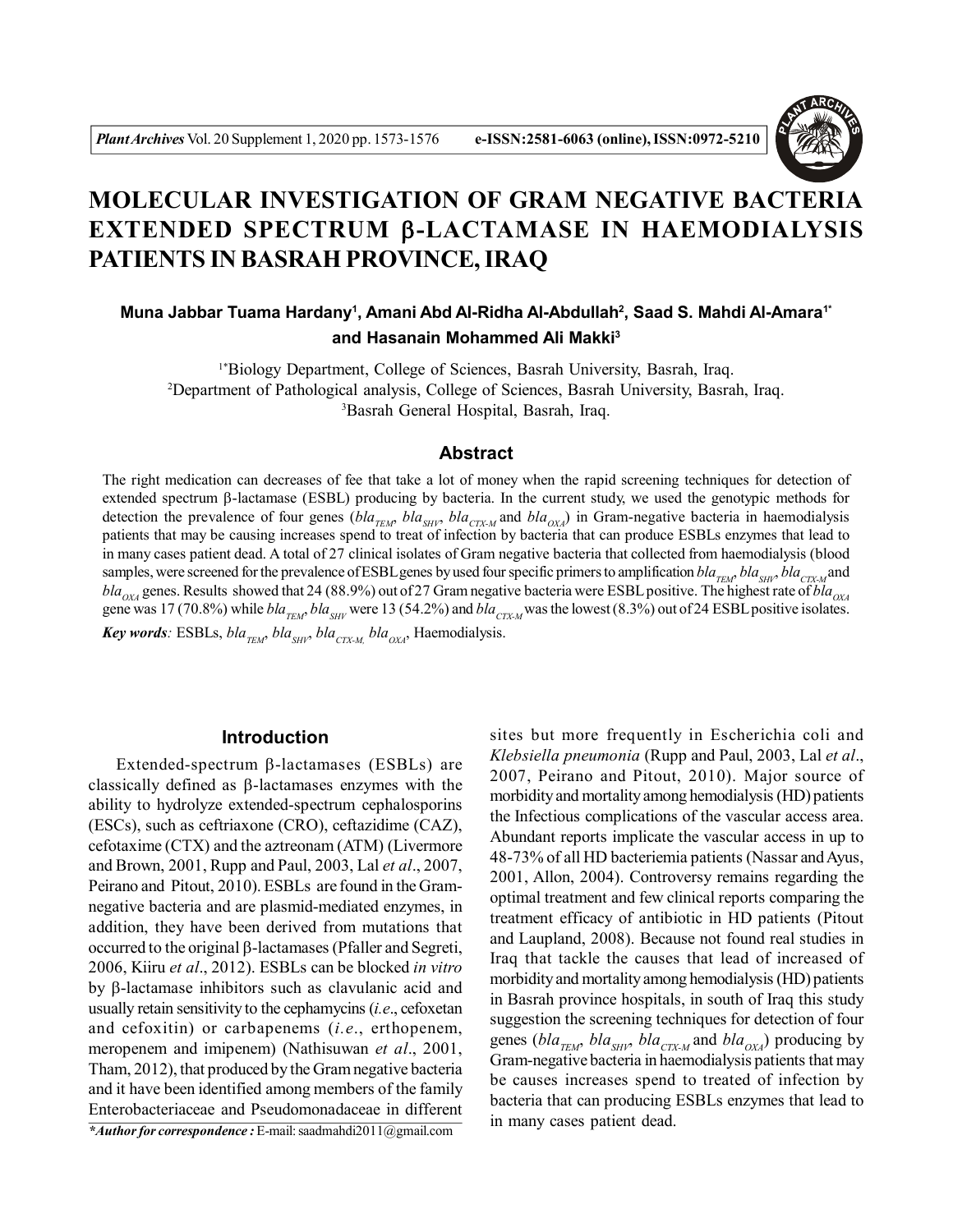#### **Materials and Methods**

#### **Sample collection**

A total of 27 Gram-negative bacteria isolated from 147 blood samples from 147 hemodialysis patients in the industrialized kidney unit in the Basrah General Hospital and AL-Sader teaching Hospital in Basrah province of Iraq during the period of October 2017 to January 2018, the patients aged between (9 -78) years old. 1cc of blood was collected from laboratory and nursing staff and before the patient was given anticoagulation substance.

## **Microbiology**

The collected blood was inoculated directly into 10 ml of the brain, heart infusion broth in sterile condition, after that, the blood was transferred to the bacteriological laboratory at the biology department of science college in Basrah university and incubation in 37°C for 7 days with making a subculture each 24 h., on the MacConky agar and subculture repeated for 7 days before discarding the sample (Cheesbrough, 2000). Identification of bacterial isolates was done by using a Vitek2 system test.

#### **Molecular study**

Plasmid DNA extraction: Plasmid DNA was extracted from (27) bacterial samples according to (Pure Yield<sup>™</sup> Plasmid Miniprep System, Promega, USA).

## **Detection of ESBLs types by PCR**

Four specific Oligonucleotide primers was used to detect the prevalence of four genes ( $bla_{TEM}$  forward: (5'-GTATCCGCTCATGAGACAATAACCCTG-3'), reverse:(5'CCAA TGCTTAA TCAGTGAGGCACC-3'), *bla*<sub>*SHV</sub>* forward:(5'-GGTTATGCGTTATA TTCGCC-3),</sub> reverse:(5'-TTAGCGTTGCCAGTGCTC-3'), *bla<sub>CTX-M</sub>* foreword:(5'-CGCTTTGCGATGTGCAG-3'), reverse: (5'-ACCGCGATATCGTTGGT-3') and *bla*<sub>*OXA*</sub> forward: (5'-ACACAATACATATC AACTTCGC-3'), reverse: (5'-AGTGTGTTTAGAATGGTGATC-3') with yielded a 918-bp, 842-bp, 550-bp and 885-bp respectively (Rupp

and Paul, 2003, Pfaller and Segreti, 2006, Kiiru *et al*., 2012). Five microliters of the template DNA were added to each PCR mixture. The PCR mixture consisted of 25 µl of a mixture of 12.5 microliters Promiga Mastermix, one microliter for each forward and reverse and a final volume completed free nuclease water. The program that used for  $bla_{\text{TEM}}$ ,  $bla_{\text{SHV}}$  and  $bla_{\text{CTX-M}}$  PCR amplification consisted of an initial heating step at 95°C for 2 minutes, followed by 30 cycles of 45 s denaturation step at  $95^{\circ}$ C, a 45s annealing step at 62°C and a 1min. extension at 72°C and a final 5 min. extension step at 72°C. While, the program that used for  $bla_{OVA}$  PCR amplification consisted of an initial heating step at 96°C for 5 minutes, followed by 35 cycles of 1 min. denaturation step at 96°C, a 1min. annealing step at 60°C and a 2 min. extension at 72°C and a final 10 min. extension step at 72°C. PCR products were resolved by electrophoresis and visualized with ethidium bromide on 1.5% agarose gels.

## **Results**

The results of Vitek2 test show that *Acinetobacter spp.* Recorded the highest rates that represented 8\27(29.6%). *Pseudomonas spp*. was the second most frequent bacterial isolates with  $7\sqrt{27(25.9\%)}$  isolates, Whereas *Klebsiella pneumoniae* and *Burkholderia cepacia group* represented 4(14.8%) for each other, while *Sphingomonas paucimobilis* and *Ralstonia mannitoilyfica* represented 3(11.1%) and 1(3.7%) respectively out of 27 bacterial isolates.

The amplification genes that responsible for production of ESBLs enzymes showed that represent  $(bla_{TEM}$ ,  $bla_{SHN}$ ,  $bla_{CTXM}$  and  $bla_{OXA}$ ) genes in 24(88.9%) out of (27) Gram-negative bacterial isolates, highest incidence in *Pseudomonas luteola* which have 3 genes  $(bla_{\tau EM}$ ,  $bla_{SHV}$  and  $bla_{OXA}$ ) and two isolates of *Klebsiella pneumoniae* (18a) and (18b) which have  $(bla_{\textit{TEM}}$ ,  $bla_{\textit{SHV}}$ ,  $bla_{\textit{CTX-M}}$  and  $bla_{\textit{OX/A}}$ ) and  $(bla_{\textit{TEM}}$ ,  $bla_{\textit{SHV}}$ and *bla*<sub>CTX-M</sub>) genes respectively, followed by one isolate

| Gram negative bacteria isolated | Total no.   | $%$ of                            | $%$ of      | $%$ of       | $%$ of                      | <b>Total</b> |
|---------------------------------|-------------|-----------------------------------|-------------|--------------|-----------------------------|--------------|
|                                 | of isolated | $bla_{\mathcal{I}\underline{EM}}$ | $bla_{SHV}$ | $bla_{OXA}$  | $bla_{\frac{CIX-M}{CIX-M}}$ |              |
| Burkholderia cepacia group      | 4           | 3(75%)                            | 1(25%)      | 1(25%)       | $0\%$                       | 3(75%)       |
| Ralstonia mannitoilyfica        |             | $1(100\%)$                        | $0\%$       | $1(100\%)$   | $0\%$                       | $2(50\%)$    |
| Pseudomonas luteola             |             | $2(100\%)$                        | $2(100\%)$  | $2(100\%)$   | $0\%$                       | 3(75%)       |
| Sphingomonas paucimobilis       |             | $1(33.3\%)$                       | $1(33.3\%)$ | $3(100\%)$   | $0\%$                       | 3(75%)       |
| Acinetobacter baumanii complex  |             | 2(66.7%)                          | $1(33.3\%)$ | $3(100\%)$   | $0\%$                       | 3(75%)       |
| Klebsiella pneumonia            | 4           | $2(50\%)$                         | $2(50\%)$   | 1(25%)       | $2(50\%)$                   | $4(100\%)$   |
| Pseudomonas aeruginosa          |             | $2(40\%)$                         | $3(60\%)$   | $2(40\%)$    | $0\%$                       | 3(75%)       |
| Acinetobacter haemlyticus       | 4           | $0\%$                             | $2(50\%)$   | 3(75%)       | $0\%$                       | $2(50\%)$    |
| Acinetobacter lowffii           |             | $0\%$                             | $1(100\%)$  | $1(100\%)$   | $0\%$                       | $2(50\%)$    |
| Total                           | 27          | 13 (54.2%)                        | 13 (54.2%)  | $17(70.8\%)$ | $2(8.3\%)$                  | $24(88.9\%)$ |

Table 1: The percentage of ESBLs genes in the isolates under study.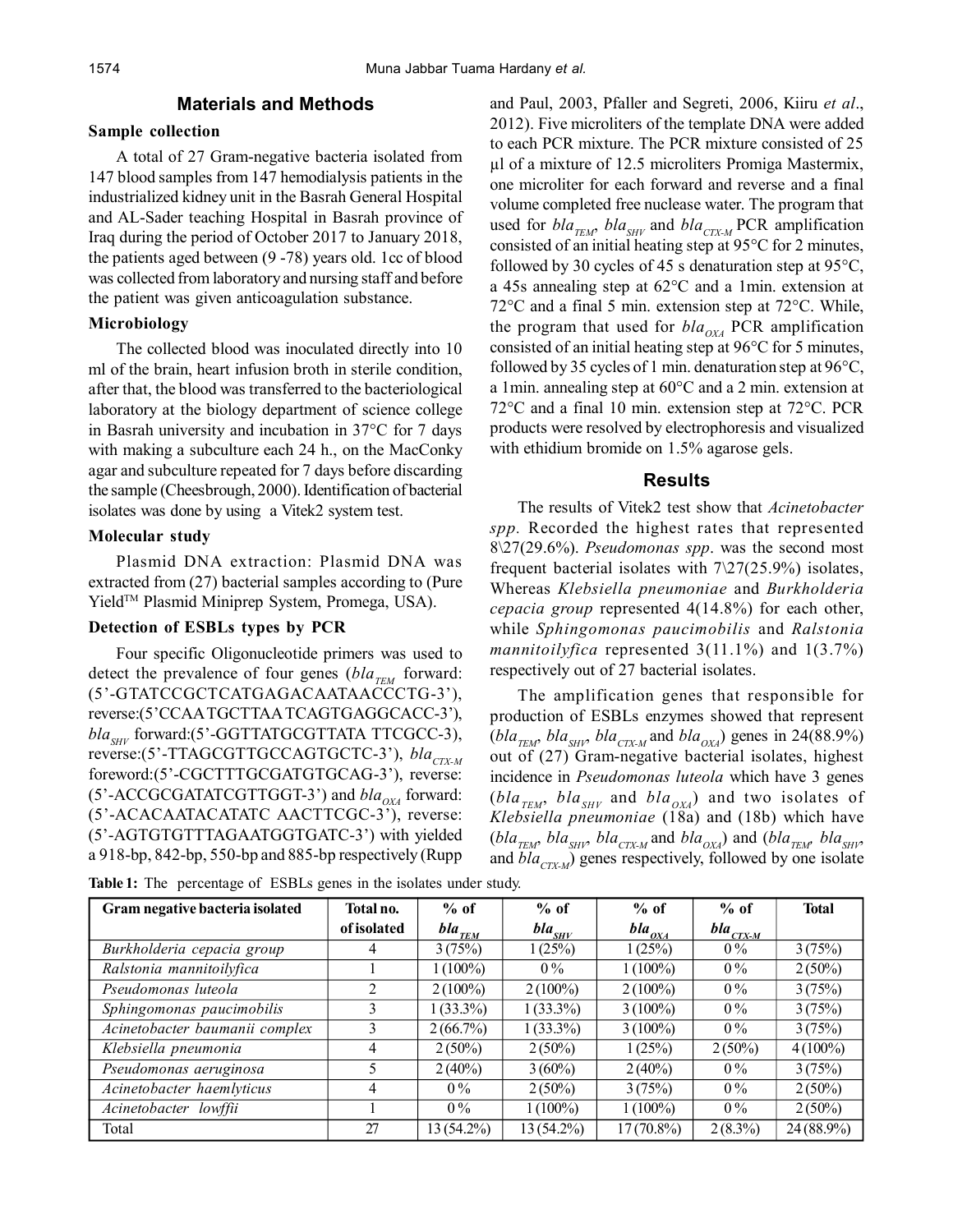of *Pseudomonas aeruginosa* (Isolate No. 132) and *Sphingomonas paucimobilis* (isolate No. 76) that have (3) genes (*bla<sub>TEM</sub>*, *bla<sub>SHV</sub>* and *bla<sub>OXA</sub>*) for each other, whereas other isolates variance to have 1 or 2 ESBLs genes ( $bla_{TEM}$ ,  $bla_{SHV}$  and/or  $bla_{OXA}$ ), as shown in (Table 1).

Whereas the percentage of enzyme-encoded genes in isolates, among the 4 genes,  $bla_{OX}$  recorded the highest percentage in 17 (70.8%), while  $bla_{TEM}$  and  $bla_{SHV}$  were 13(54.2%), while  $bla_{CTX-M}$  recorded the lowest percentage in 2(8.3%) out of 24 isolates.

## **Discussion**

Recent research showed that the emergence of bacteria has ability to produce ESBL enzymes is more common in patients with a past history of exposure to antibiotics, hospitalization, urogenital surgical procedure, and catheterization (Azap and Arslan, 2010).

The study of enzyme detection at the gene level is one of the few studies carried out of Iraq, especially in the cases of hospital-acquired infections and the detection of four genes belonging to the ESBL enzyme groups,  $bla_{TEM}$ ,  $bla_{SHV}$  and  $bla_{CTX-M}$  which inhabited by clavulanic acid and  $bla_{OX}$  which low or not inhabited by clavulanic acid.

Although the phenotypic method is useful and certified to detect the presence of the ESBL enzyme, it is not possible through which any of the genes that belong to the ESBL enzymes are already present.

This study was conducted to investigate the production of the ESBL enzyme by the genes and using PCR technique to detect the spread of these enzymes. Numerous research or reference laboratories use genotypic techniques amplification of ESBL gene by PCR for the identity of the particular gene responsible for the production of the ESBL enzymes, that have the extra capacity to detect low-level resistance (*i.e*., May be neglected by using phenotypic methods).

Moreover, molecular assays additionally have the ability to be accomplished without delay on clinical samples without culturing the bacteria, with the next reduction of time which needed for detection. In addition to the fact that genetic method to detect the production of ESBL enzyme is more efficient, accurate and give results more reliable than the phenotypic methods and avoid the problems that may occur when use phenotype methods such as technical failure and problems of storage. In this study, all Gram-negative bacteria obtained from the blood culture were genetically tested after extraction of plasmid and investigation of ESBL genes  $(bla_{TEM}, bla_{SHV}, bla_{CTXM}$  and  $bla_{OXA})$  presence in plasmid

by using PCR technique and the percentage of ESBL was 88.9% (24 out of 27).

There are many studies around the world that included study the prevalence of ESBL enzymes, in a study in 2010 by Bali and Co-workers detected the ESBL in Gramnegative bacteria deals with different samples (Urine, Blood, Sputum, Wound, Catheter, CSF and Abscess) by using genotypic methods was 71.3%. Another study by Osman e*t al*., 2017 also in the same line with our result that recorded (73.9%) 28. In Iran, 2009,  $bla_{TEM}$ ,  $bla_{SHV}$ and  $bla_{CTX-M}$  was, 18%, 7.5% and 24.5%, respectively (Nasehi *et al.*, 2010). In India both  $bla_{THM}$  and  $bla_{SHV}$ were, 67.3%, 20%, respectively (Lal *et al*., 2007). While this study shows the 54.2% for  $bla_{TEM}$ ,  $bla_{SHV}$  equally and 8.3% for *bla<sub>CTX-M</sub>*. A study by Al-Diywania\Iraq recorded the prevalence of  $bla_{SHV}$  and  $bla_{CTX-M}$  in *K*. *Pneumonia* in patients undergoing urinary infections was 92% (35\38), 78.9% (30\38) respectively (Saleh *et al*., 2018). The prevalence of ESBL-Producing bacteria suggest over use and irrational use of third generation cephalosporins and fluoroquinolones, provide the world brand new resistance bacteria which can produce many different antibiotic resistance enzymes (Soraas *et al*., 2013).

#### **Conclusions**

Using the genetic method and gene amplification can avoid the technical errors that the phenotype requires. It is also a reliable and accurate method for detecting the spread of the enzyme even if the ESBL activity is low.

#### **Conclusion**

High prevalence of  $bla_{OX}$  followed  $bla_{TEM}$  and  $bla_{SHV}$ and low incident of *bla*<sub>CTX-M</sub> which, revealed by molecular analysis, among ESBL-Producing Gram-negative bacteria isolate collected from the blood of haemodialysis patients.

#### **Acknowledgment**

The authors kindly thank the Research council of Basrah University of life science and the industrial kidney unit in the Basrah General Hospital and AL-Sader teaching Hospital in Basrah province of Iraq to support and overcome difficulties to achieve this study.

## **Reference**

- Allon, M. (2004). Dialysis catheter-related bacteremia: treatment and prophylaxis. *Am. J. Kidney Dis*., **44:** 779-91.
- Azap, O.K. and H. Arslan (2010). Risk factors for extendedspectrum betalactamase positivity in uropathogenic Escherichia coli isolated from community-acquired urinary tract infections. *Clin. Microbiol. Infect*., **16:**147-151.
- Bali, E.B., L. Açik and N. Sultan (2010). Phenotypic and molecular characterization of SHV, TEM, CTX-M and